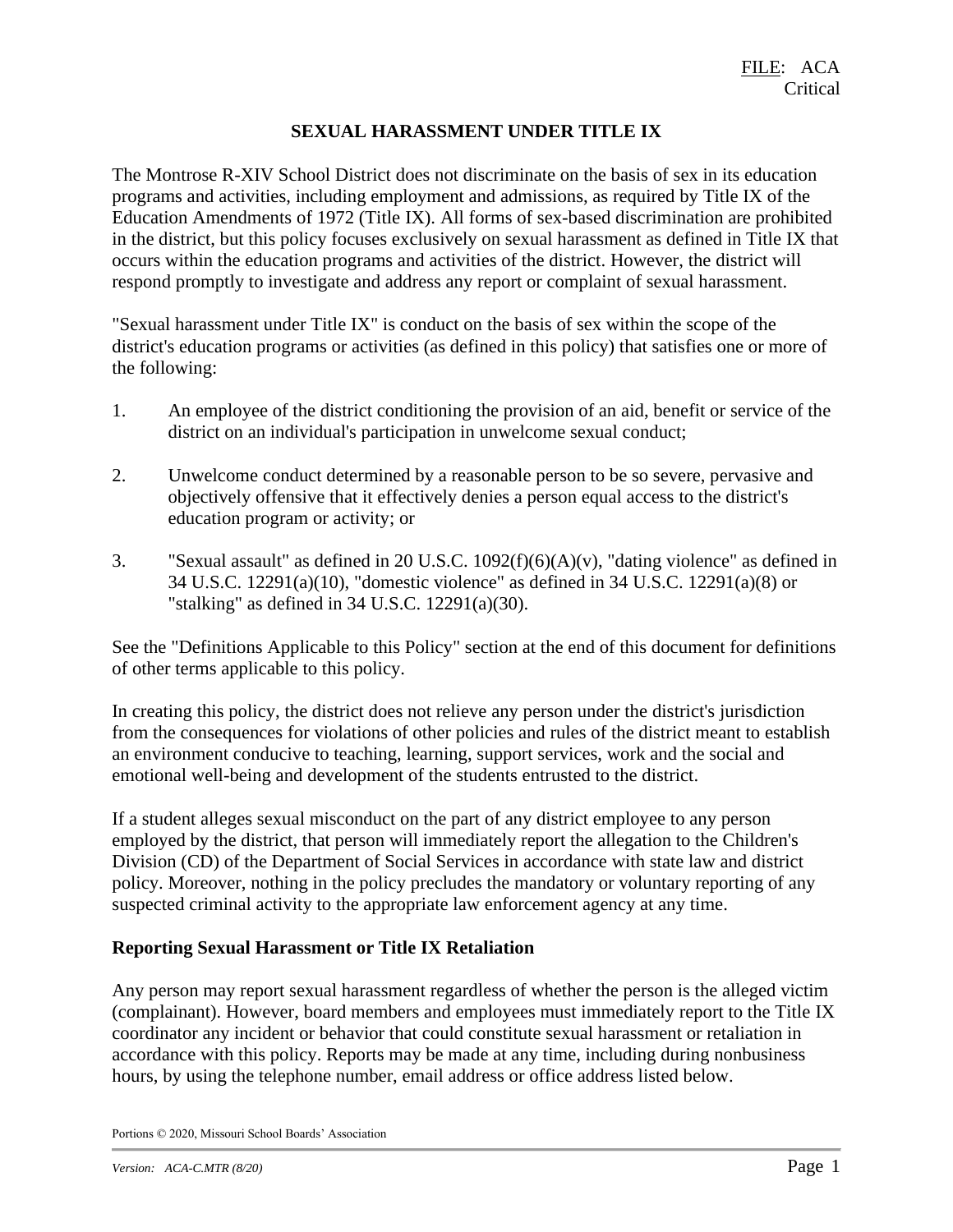The board authorizes the following individual(s) to serve as the Title IX coordinator(s) for the Montrose R-XIV School District and coordinate and implement the district's efforts to comply with the requirements of Title IX.

**Principal** 307 E 2nd Street, Montrose, MO 64770 Phone: 660-693-4812 / FAX: 660-693-4594 Email: [cdrehle@montrose.k12.mo.us](mailto:cdrehle@montrose.k12.mo.us)

In the event the Title IX coordinator is unavailable or is the respondent to a complaint, reports should instead be directed to the compliance officer or alternate compliance officer listed in policy AC.

## **Notice of the Policy against Discrimination on the Basis of Sex**

The district will provide notice of the district's prohibition on discrimination on the basis of sex under district policy and Title IX to students, parents/guardians, employees, applicants for admission and employment, and all unions or professional associations holding collective bargaining or professional agreements with the district. The notice will:

- 1. Include the name or title, office address, email address and phone number of the Title IX coordinator;
- 2. Include information on the district's grievance procedures and grievance process;
- 3. State that the requirement not to discriminate extends to admission and employment; and
- 4. Direct inquiries to the Title IX coordinator or the assistant secretary for civil rights at the U.S. Department of Education.

The district's policy prohibiting discrimination on the basis of sex and the contact information of the Title IX coordinator(s) will be prominently displayed on the district's website and in each handbook or course catalog.

## **Retaliation Prohibited**

No person employed by or associated with the district will intimidate, threaten, coerce or discriminate against any individual for the purpose of interfering with any right or privilege secured by Title IX or because the individual has made a report or complaint, testified, assisted, participated or refused to participate in any manner in an investigation, proceeding or hearing under Title IX. While the law allows individuals to refuse to participate in a Title IX investigation, proceeding or hearing, district policy and the law require that employees immediately report to the Title IX coordinator any knowledge of an allegation of sexual harassment under Title IX, and employees can be reprimanded or disciplined for failing to do so.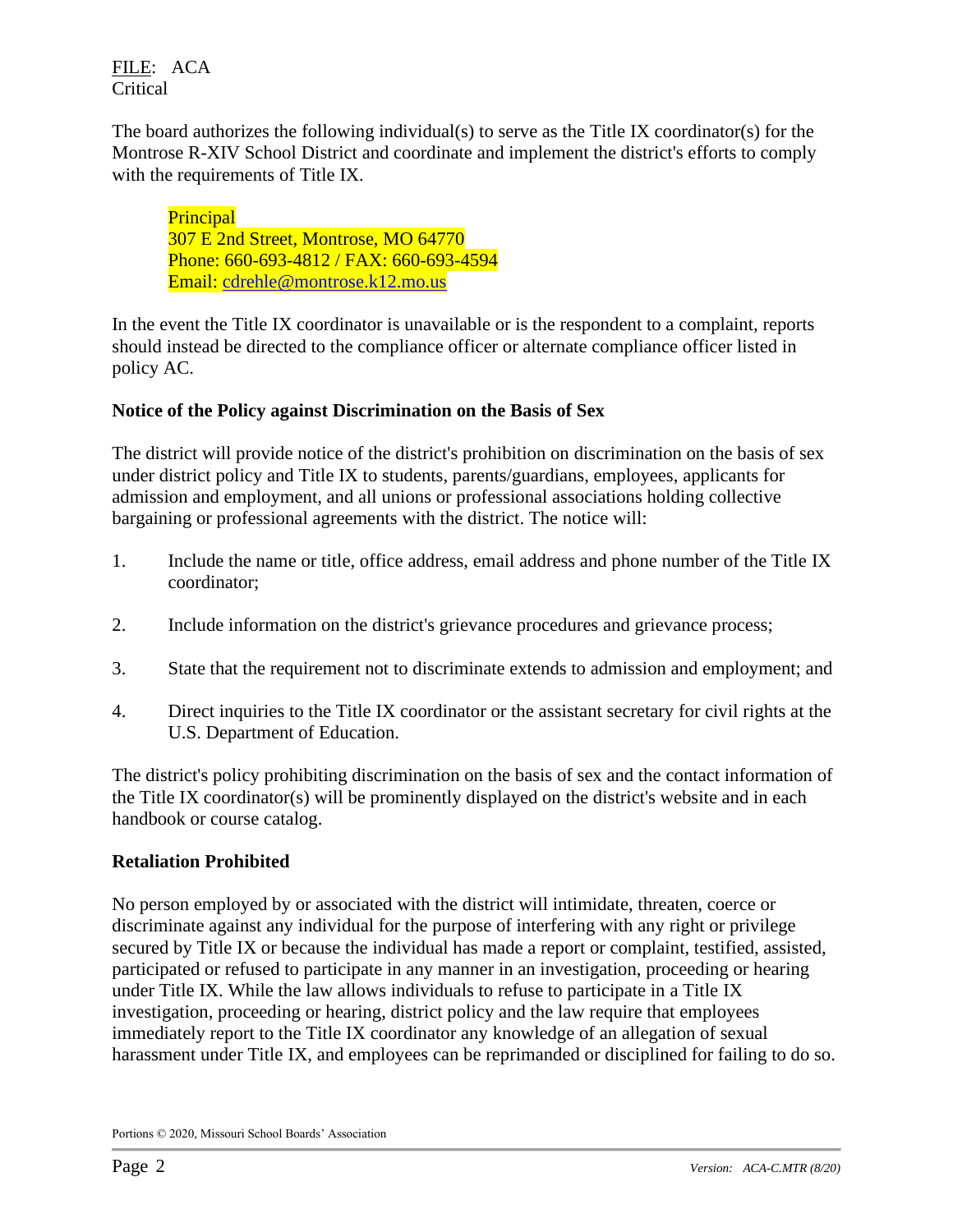Intimidation, threats, coercion or discrimination, including charges against an individual for code of conduct violations that do not involve sex discrimination or sexual harassment under Title IX but arise out of the same facts or circumstances as a report or formal complaint of sexual harassment under Title IX, for the purpose of interfering with any right or privilege secured by Title IX, constitutes retaliation. Complaints alleging retaliation must be filed with the Title IX coordinator.

Charging an individual with a code of conduct violation for making a materially false statement in bad faith in the course of the grievance proceeding is not retaliation, with the understanding that a determination of responsibility for sexual harassment is not sufficient to conclude that a party made a materially false statement in bad faith.

#### **Intake and Classification of Reports**

The Title IX coordinator will receive and review all reports of sexual harassment even if a formal complaint has not been filed. The context of behavior can make a difference between conduct falling within the technical definition of sexual harassment under Title IX and conduct of a sexual nature that is offensive or hostile in itself, but which does not constitute harassment within that definition. District policies prohibit both but, for purposes of its Title IX obligations, the district must specially address cases within the definition under this special, limited-scope policy.

If the Title IX coordinator determines that the report concerns conduct that does NOT involve sexual harassment under Title IX as that term is defined in this policy or did not occur in the district's education program or activity, the Title IX coordinator will use the grievance process in policy AC or forward the complaint to the individual responsible for implementing policy AC.

#### *Procedures Prior to or without a Formal Complaint*

When the Title IX coordinator has actual knowledge of an allegation of sexual harassment under Title IX in an education program or activity of the district, the Title IX coordinator will promptly contact the complainant and:

- 1. Provide information about the supportive measures available to the complainant and inform the complainant that he or she may receive supportive measures without filing a formal complaint.
- 2. Consider the complainant's wishes with respect to supportive measures and implement appropriate supportive measures.
- 3. Explain to the complainant the process for filing a formal complaint.

#### *Parties Enrolled in Special Education*

In the case of all reports of sexual harassment, if the complainant or respondent has an individualized education program (IEP) in place, the Title IX coordinator will consult with the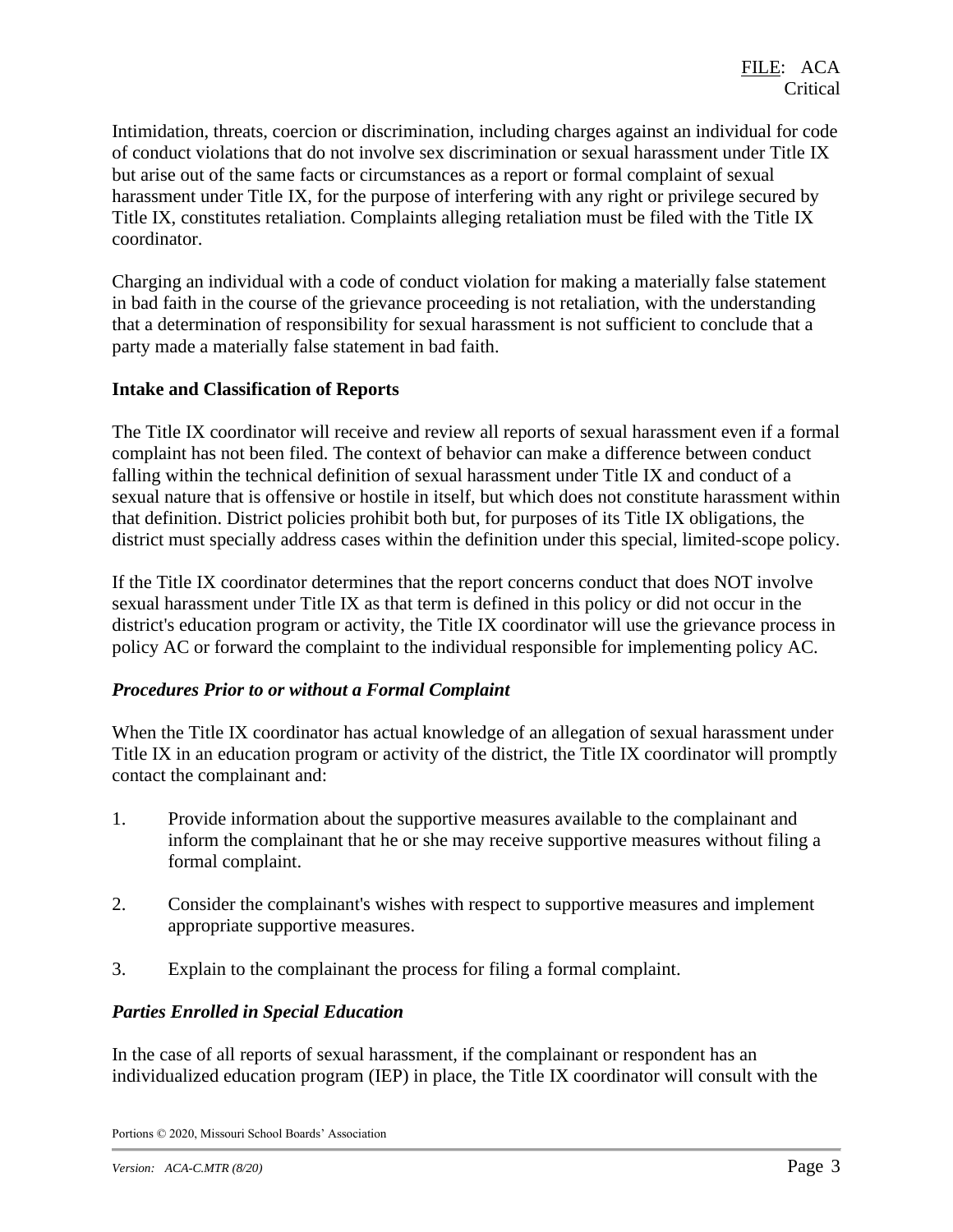appropriate special education administrator(s) for assistance in determining the appropriate supportive measures based on the special needs of the student.

If the district determines that a student's specific circumstances, including disabilities, prevent the district from gathering evidence sufficient to reach a determination as to the formal complaint or allegations therein, the district will pursue such measures as are available under district policy and law. Such measures will be designed to restore or preserve the student's equal access to the district's education programs or activities.

## **The Formal Complaint Process**

Nothing in this process will interfere with any legal right of a parent/guardian to act on behalf of a complainant, respondent or party including, but not limited to, filing a formal complaint. If a student who is not an eligible student pursuant to the Federal Education Rights and Privacy Act (FERPA) files a formal complaint, the parent/guardian will be notified.

The complainant may file a formal complaint or choose not to file a formal complaint and simply receive the supportive measures.

If the complainant does not file a formal complaint, the Title IX coordinator may sign a formal complaint initiating the grievance process. The Title IX coordinator will do so only if initiating the grievance process against the respondent is not clearly unreasonable in light of the known circumstances.

If no formal complaint is filed by the complainant or signed by the Title IX coordinator, no disciplinary action will be taken against the respondent on the grounds of sexual harassment under Title IX.

## **Title IX Grievance Process upon Filing of a Formal Complaint**

The district's grievance process will provide a prompt and equitable resolution of complaints and will:

- 1. Treat complainants and respondents equitably by providing remedies to a complainant where a determination of responsibility for sexual harassment has been made against the respondent;
- 2. Comply with Title IX regulations before imposing any disciplinary sanctions or other actions that are not supportive measures against a respondent;
- 3. Require a decision-maker to objectively evaluate all relevant evidence, including both inculpatory and exculpatory evidence, and not make credibility determinations based on a person's status as a complainant, respondent or witness;
- 4. Require that all Title IX coordinators, investigators, those responsible for facilitating informal resolution processes and decision-makers not have a conflict of interest or bias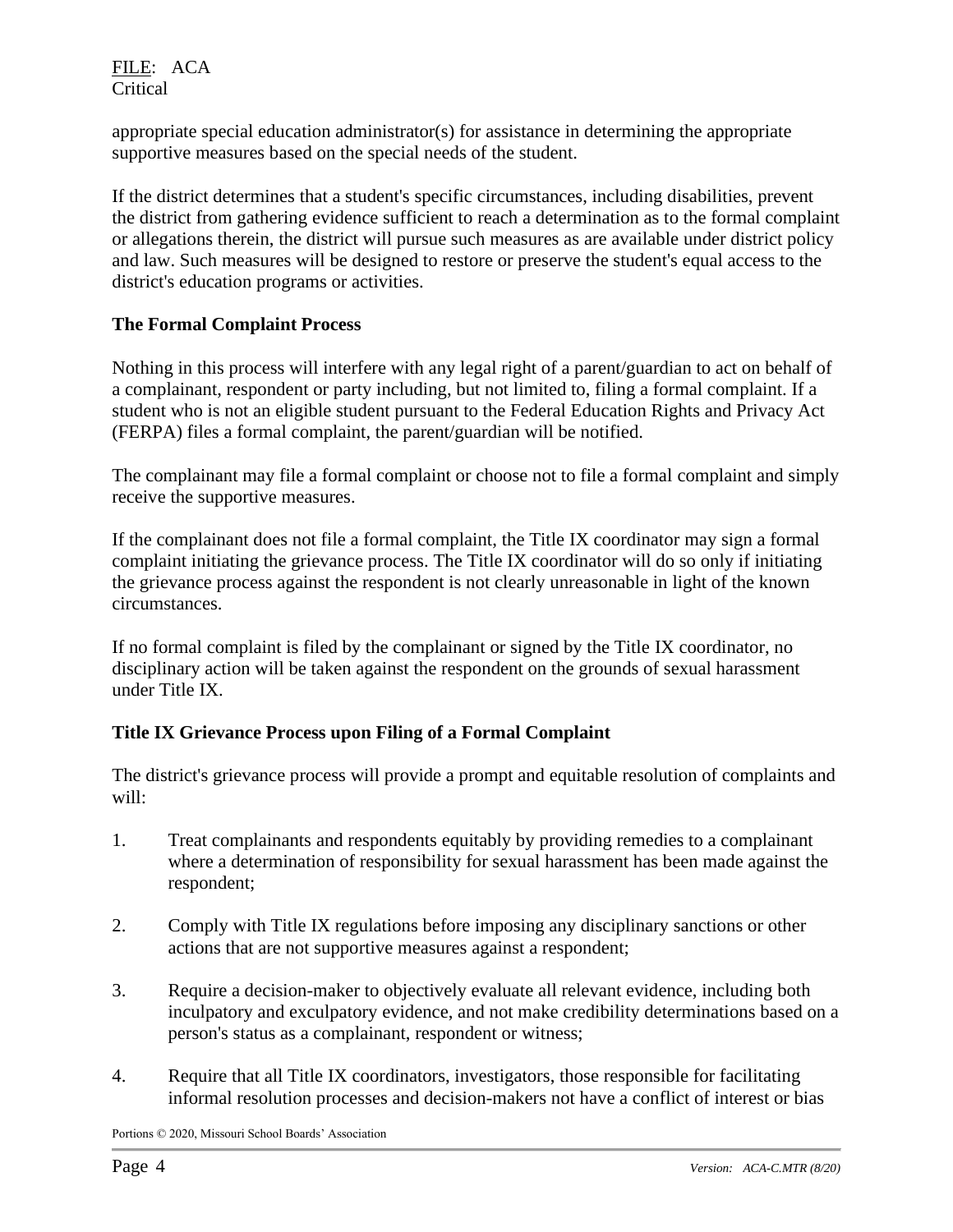for or against complainants or respondents generally or an individual complainant or respondent;

- 5. Presume that the respondent is not responsible for the conduct until a determination of responsibility is made at the conclusion of the grievance process;
- 6. Follow stated timelines unless the district temporarily delays the grievance process for good cause (including, but not limited to, the absence of a party, a party's advisor, or a witness; concurrent law enforcement activity; or the need for language assistance or accommodation of a disability) and notify the parties in writing of the reason for a delay, if any; and
- 7. Not require, allow, rely upon or otherwise use questions or evidence that constitutes, or seeks disclosure of, information protected under a legally recognized privilege unless the person holding such privilege has waived the privilege.

## *Notice to the Parties*

When the complainant files a formal complaint, written notice will be provided to all known parties and will include:

- 1. Notice of the grievance process, including any informal resolution process that is available and the timeline for such process.
- 2. Notice of the allegations of sexual harassment under Title IX made by the complainant with sufficient details known at the time and with sufficient time to allow the respondent to prepare before the initial interview. At a minimum, the details will include the identities of the parties involved in the incident, if known, the conduct and the date and location of the alleged incident if known.
- 3. A statement that the respondent is presumed not responsible for the conduct and that a determination of responsibility will be made at the conclusion of the grievance process.
- 4. A statement that parties may have an advisor of their choice, who may be an attorney.
- 5. A statement that the parties and their advisors will have an equal opportunity to inspect and review any evidence that is directly related to the allegations raised in the formal complaint, including evidence upon which the district does not intend to rely, so that each party can meaningfully respond to the evidence prior to conclusion of the investigation.
- 6. Notice of any provision in the district's discipline code that prohibits knowingly making a false statement or providing false information during the grievance process.

If in the course of the investigation of sexual harassment under Title IX the district decides to investigate allegations about the complainant or respondent that were not in the initial notice, notice of the additional allegations will be provided to all known parties.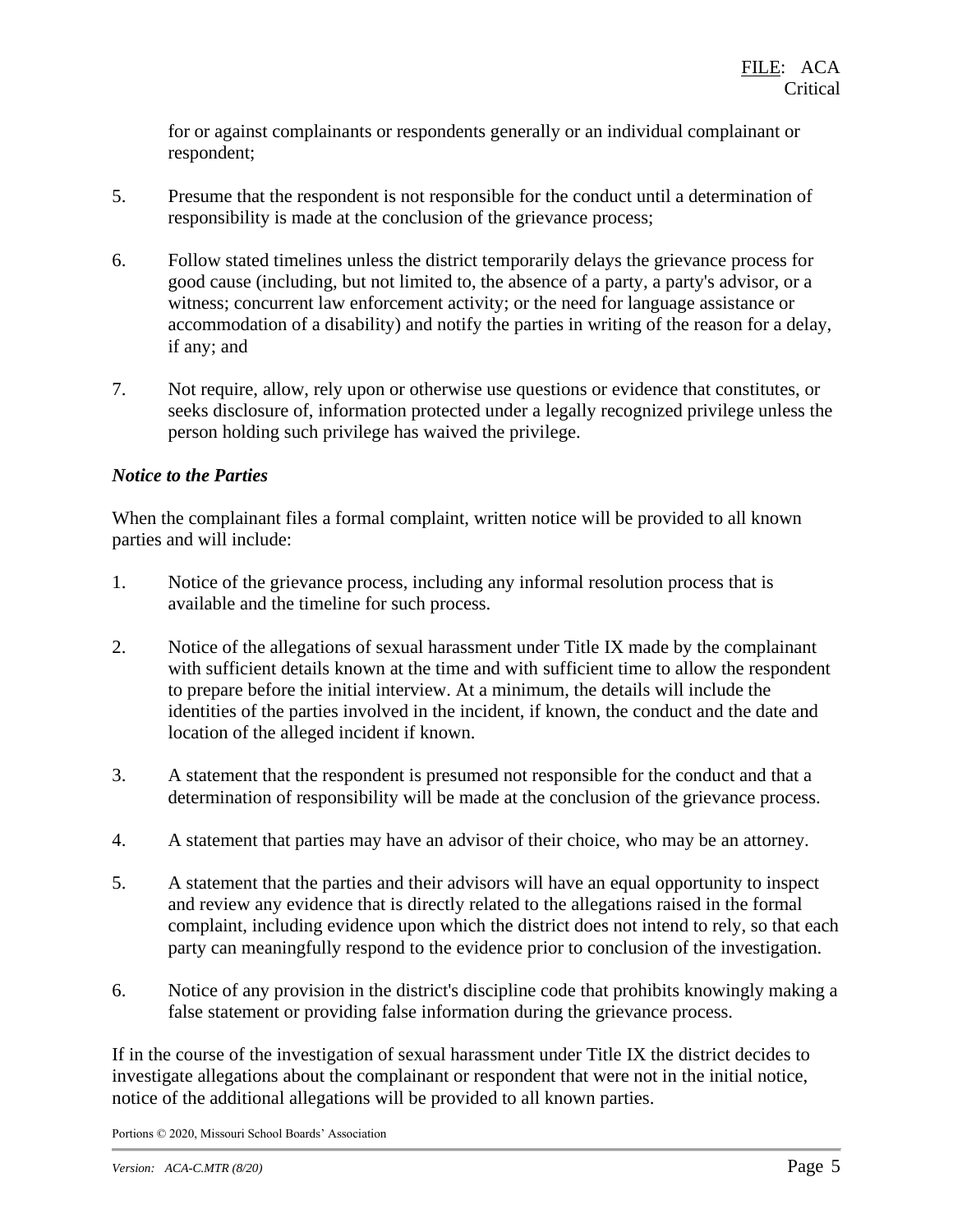### *Range of Possible Disciplinary Sanctions and Remedies*

The discipline of employees is addressed in board policies, which are available on the district's website, and in Missouri law regarding public employees under contract. An appropriate disciplinary response for an employee found responsible for sexual harassment in this grievance process may include any suitable response available for the discipline of employees for any other violation of board policy.

The discipline of students is addressed in the policies, regulations and procedures that establish the district's comprehensive code of student conduct, which is posted on the district's website.

Remedies may include the imposition upon a responsible respondent of any additional nondisciplinary measures appropriate to effecting a remedy for sexual harassment and may include such measures as no-contact requirements, scheduling adjustments, removal or exclusion from extracurricular activities, class reassignments, limits on future class registrations, restrictions on access to various spaces in the school buildings, reassignment of attendance, and similar measures fine-tuned to respond appropriately to the circumstances surrounding a successful complainant's right to access the district's education programs and activities.

#### *Interim Action*

#### **Emergency Removal**

The district may remove the respondent from the district's education programs and activities prior to the start or completion of the grievance procedure on an emergency basis provided that the district:

- 1. Performs an individualized safety and risk analysis;
- 2. Determines that an immediate threat to the physical health or safety of any student or other individual arising from the allegations of sexual harassment justifies removal; and
- 3. Provides the respondent with notice and an opportunity to challenge the decision immediately following the removal.

This provision may not be construed to modify any rights under federal disability laws.

#### **Administrative Leave**

The district may place an employee respondent on administrative leave during the pendency of the grievance process in accordance with board policy and law. This provision may not be construed to modify any rights under federal disability laws.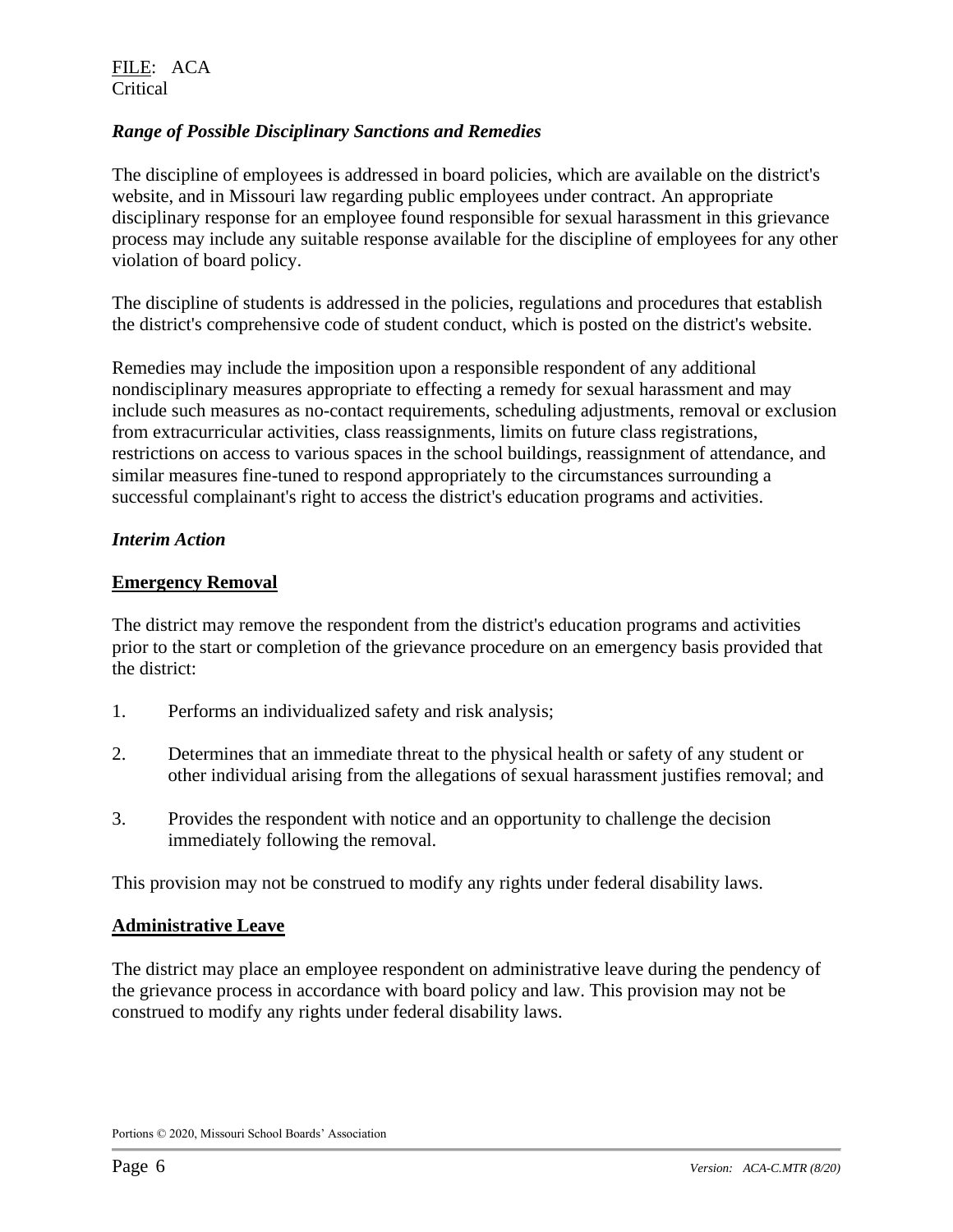### *Investigating a Formal Complaint*

#### **Consolidation**

Formal complaints may be consolidated as to allegations of sexual harassment under Title IX against more than one respondent, or by more than one complainant against one or more respondents, or by one party against the other party, where the allegations of sexual harassment arise out of the same facts or circumstances.

#### **Investigation Process and Scope**

After the formal complaint is filed, the investigator will provide an investigative report to the decision-maker. The investigation may be conducted by someone other than the Title IX coordinator. The investigator will gather evidence sufficient to reach a determination of responsibility or nonresponsibility and may not require the parties to do so.

During the investigation and the grievance process, the district will:

- 1. Provide equal opportunity to present witnesses, including fact and expert witnesses, and all evidence, including inculpatory and exculpatory evidence.
- 2. Not restrict the parties from discussing the allegations under investigation or gathering and presenting relevant evidence.
- 3. Provide the same opportunity for parties to have others, including an advisor of their choice, present during any grievance proceedings and related meetings, though the district may restrict the extent to which advisors may participate as long as the rules apply to both parties.
- 4. Provide written notice to parties who are invited or expected to participate of the date, time, location, participants and purpose of all hearings, investigative interviews or other meetings with sufficient time for the parties to prepare to participate.
- 5. Obtain written, voluntary consent before accessing records, such as medical records or counseling notes, that a physician, psychiatrist, psychologist or other recognized professional or paraprofessional made or maintained in connection with the provision of treatment to the party. If the party is at least 18 years old or is enrolled in postsecondary education, the party can sign on his or her own behalf. Otherwise, a parent/guardian must sign on the party's behalf.
- 6. Provide both parties an equal opportunity to inspect and review any evidence obtained as part of the investigation that is directly related to the allegations raised in a formal complaint, so that each party can meaningfully respond to the evidence prior to the conclusion of the investigation. This includes evidence upon which the district does not intend to rely in reaching a determination of responsibility and inculpatory or exculpatory evidence, whether obtained from a party or other source.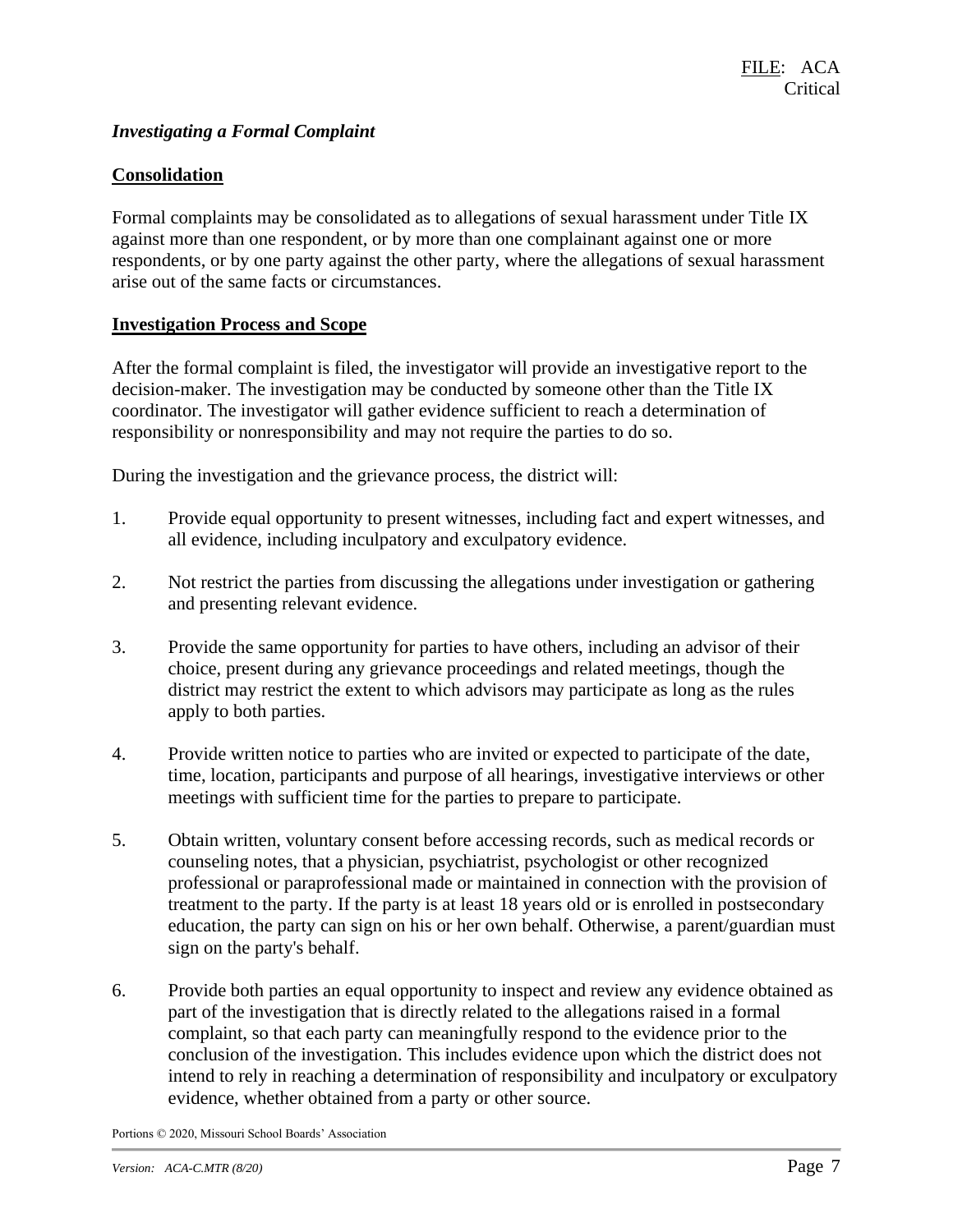- 7. Send to each party and the party's advisor, if any, the evidence subject to inspection and review prior to completion of the investigative report and within 20 business days of the parties receiving notice of the formal complaint. The evidence may be sent in an electronic format or hard copy. The parties will be given at least ten business days, as required by law, to submit a written response, which the investigator will consider prior to the completion of the report.
- 8. Create an investigative report that fairly summarizes relevant evidence and send it in an electronic or hard copy format to each party and their advisors, if any, for their review and written response. The investigative report must be sent no later than ten business days prior to the time of determination of responsibility by the decision-maker, as required by law.

### *Dismissal of the Formal Complaint*

If the district determines that the allegations, even if proved, would not constitute sexual harassment under Title IX as defined in this policy, did not occur in the district's education program or activity, or were not committed against a person in the United States, the formal complaint will be dismissed. The dismissal does not mean that a complaint cannot be made under another district policy or that any misbehavior will not be addressed under another policy or the district's code of conduct.

The district may dismiss a formal complaint or any allegations in a formal complaint at any time if:

- 1. The complainant notifies the Title IX coordinator in writing that the complainant would like to withdraw the formal complaint or any allegations in the formal complaint;
- 2. The respondent is no longer enrolled in or employed by the district; or
- 3. Specific circumstances prevent the district from gathering evidence sufficient to reach a determination of responsibility based on the merits of the formal complaint or allegations therein.

If the formal complaint is dismissed, the district will notify the parties simultaneously. A party may appeal the dismissal of a formal complaint by submitting a written notification of appeal to the Title IX coordinator within five business days of receiving the notice that the complaint was dismissed. If the Title IX coordinator or the investigator dismissed the complaint, the dismissal will be heard by the decision-maker. If the decision-maker dismissed the complaint, the dismissal will be heard by the appellate decision-maker. The appeal is limited to the following bases:

- 1. There was a procedural irregularity that affected the outcome.
- 2. There is new evidence that was not reasonably available at the time the dismissal was made that could affect the outcome of the matter.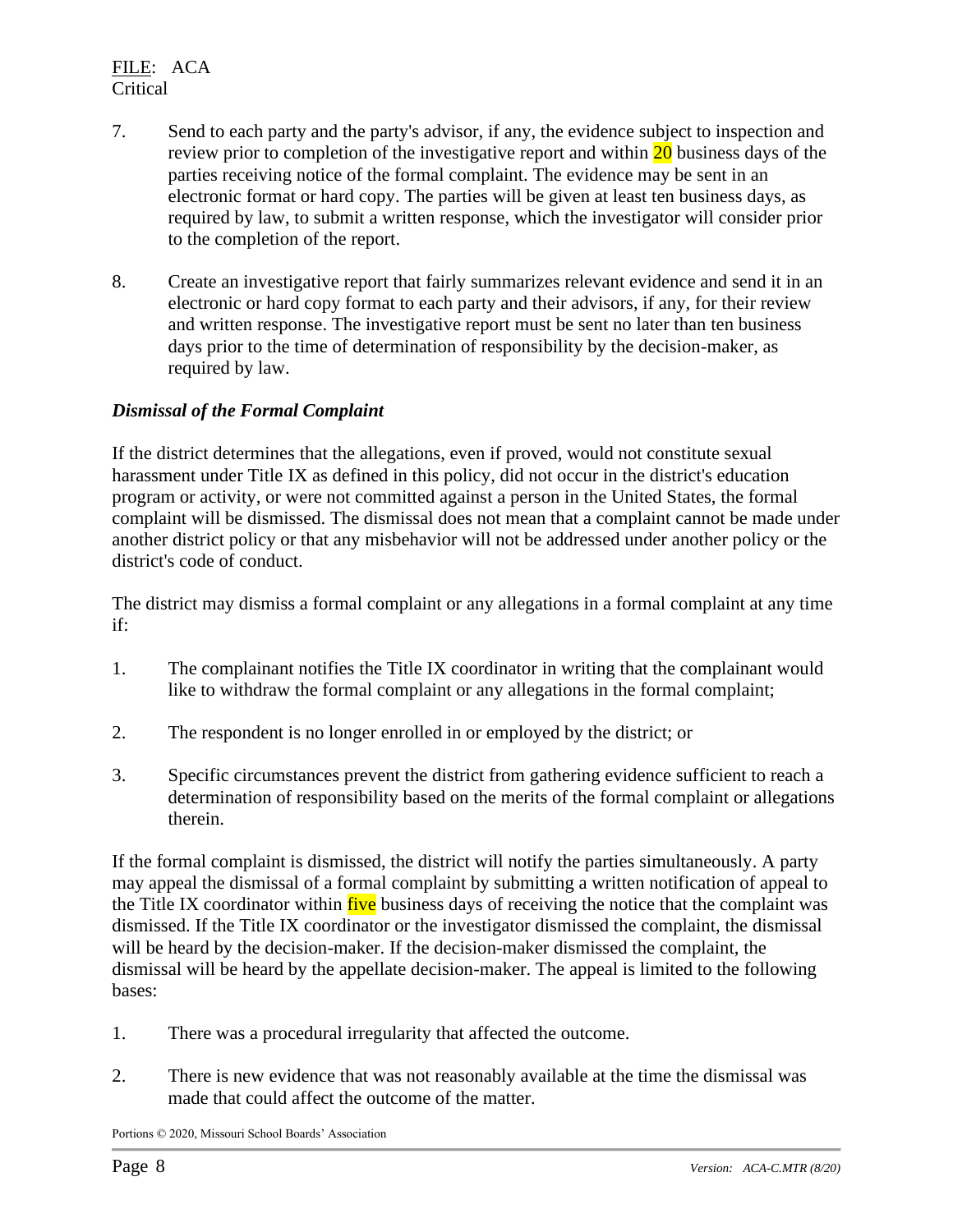3. The Title IX coordinator, investigator or decision-maker had a conflict of interest or bias for or against complainants or respondents generally or an individual complainant or respondent that affected the outcome of the matter.

#### *Time Consumed by the Investigation*

It serves all parties when investigations proceed diligently and conclude within a reasonable time, which may vary case by case. Not more frequently than every other week, any party may request the Title IX coordinator to obtain and provide the parties with a basic status report on the investigator's progress toward completion.

### *Submission for a Determination of Responsibility and the Related Findings and Conclusions*

The Title IX coordinator will designate someone to serve as the decision-maker to determine whether the respondent is responsible for sexual harassment under Title IX. The designated person may be a district administrator, an attorney or another appropriate adult. The person designated cannot have been part of the investigation.

### *Procedures of the Decision-Maker and Party Questions and Answers*

After the parties receive the final investigative report, each party may submit to the decisionmaker any written, relevant questions that the party wants asked of any party or witness. Each party will receive the answers to the questions and will be allowed time to submit limited followup questions. The decision-maker:

- 1. Will permit questions and evidence about the complainant's sexual predisposition or prior sexual behavior only if such questions and evidence are offered to prove that someone other than the respondent committed the conduct alleged by the complainant or if the questions and evidence concern specific incidents of the complainant's prior sexual behavior with respect to the respondent and are offered to prove consent.
- 2. May exclude a question that is not relevant. The party who submitted the question will receive an explanation as to why the question was judged not relevant.

#### *Preponderance of the Evidence Standard*

The decision-maker may find the respondent is responsible for the alleged sexual harassment under Title IX only when the evidence provided more clearly and more probably favors the complainant's claim (preponderance of the evidence).

#### *Decision-Maker's Findings and Resulting Remedies*

Within 20 business days after the closing of the questions period, including follow-up questions, the decision-maker will provide a written Title IX decision that includes: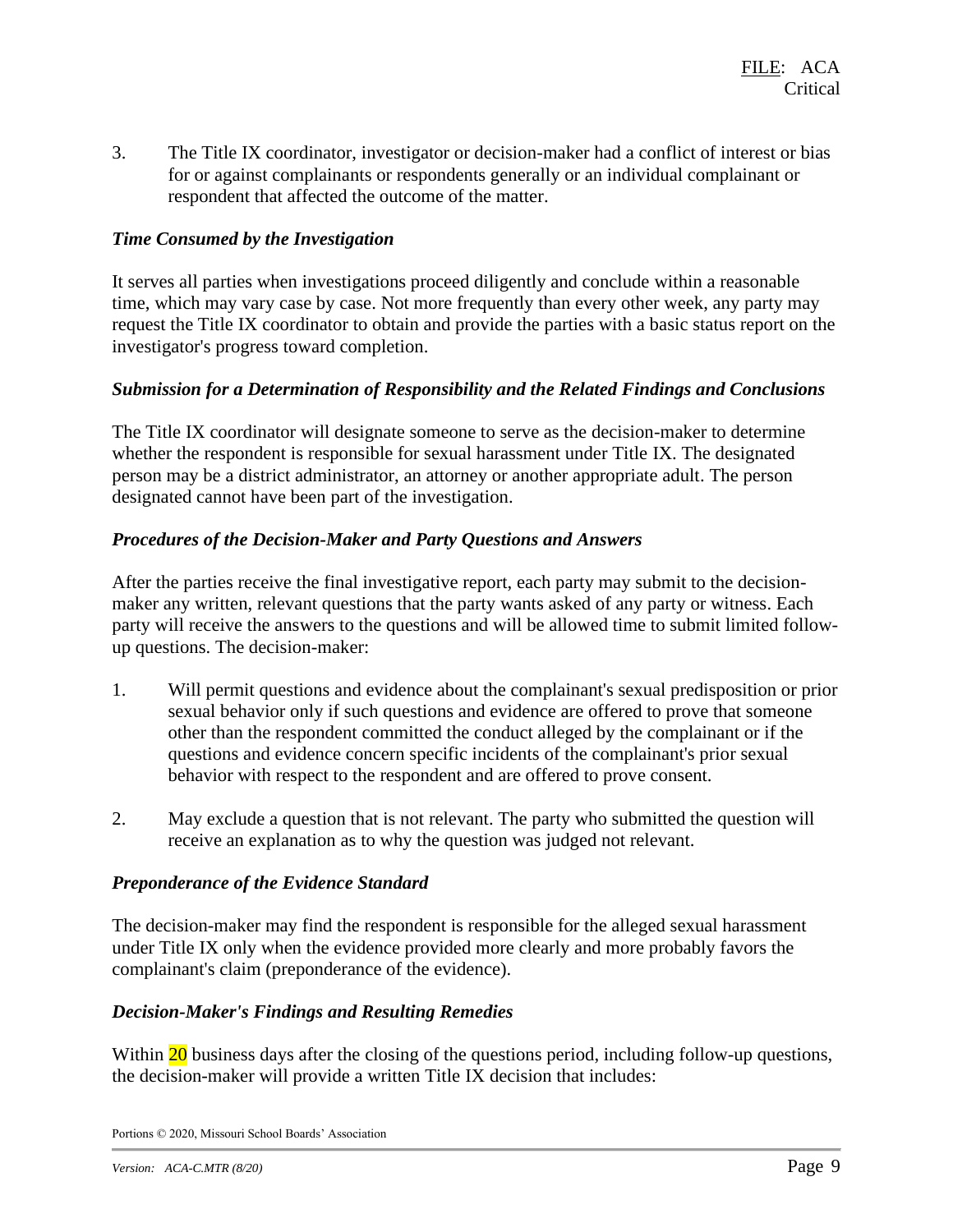- 1. The allegations potentially constituting sexual harassment under Title IX;
- 2. A description of the procedural steps taken from the receipt of the formal complaint through the determination, including any notifications to the parties, interviews with parties and witnesses, site visits and other methods used to gather other evidence and hearings held;
- 3. Findings of fact supporting the determination;
- 4. Conclusions regarding the application of the facts to the district's code of conduct and, if the student code of conduct is implicated, a referral of a student respondent to district officials charged generally with the discipline of students pursuant to Missouri law;
- 5. A statement of and rationale for the result as to each allegation, including a determination of responsibility, any disciplinary actions recommended to the district to be imposed on the respondent, and whether remedies designed to restore or preserve equal access to the district's education program or activity will be provided to the complainant; and
- 6. The procedures and permissible bases for the complainant and respondent to appeal.

The written Title IX decision will be provided to the parties simultaneously, and a copy will be provided to the Title IX coordinator.

## *Finality of the Title IX Decision*

If an appeal is filed, the Title IX decision becomes final on the date that the district provides the parties with the written determination of the result of the appeal. If an appeal is not filed, the Title IX decision becomes final on the date on which an appeal would no longer be considered timely.

## *Disciplinary Matters and Implementation of Discipline and Remedies*

The Title IX coordinator is responsible for effective implementation of any remedies, including coordination with the district's disciplinary authorities. The complainant is not a party to the disciplinary procedures concerning a respondent. The administrator(s) responsible for discipline will base that discipline on the final Title IX decision, recommendations made by the decisionmaker and any changes made as a result of an appeal.

## *Appeals of the Determinations of Responsibility in the Title IX Decision*

## **Initiating an Appeal of a Title IX Decision—Time, Contents and Assignment**

Either party may appeal the determination(s) of responsibility, the dismissal of a formal complaint or any allegation in a formal complaint by notifying the Title IX coordinator in writing within five business days of the parties receiving the written Title IX decision from the decisionmaker. Appeals must be based on one or more of the following: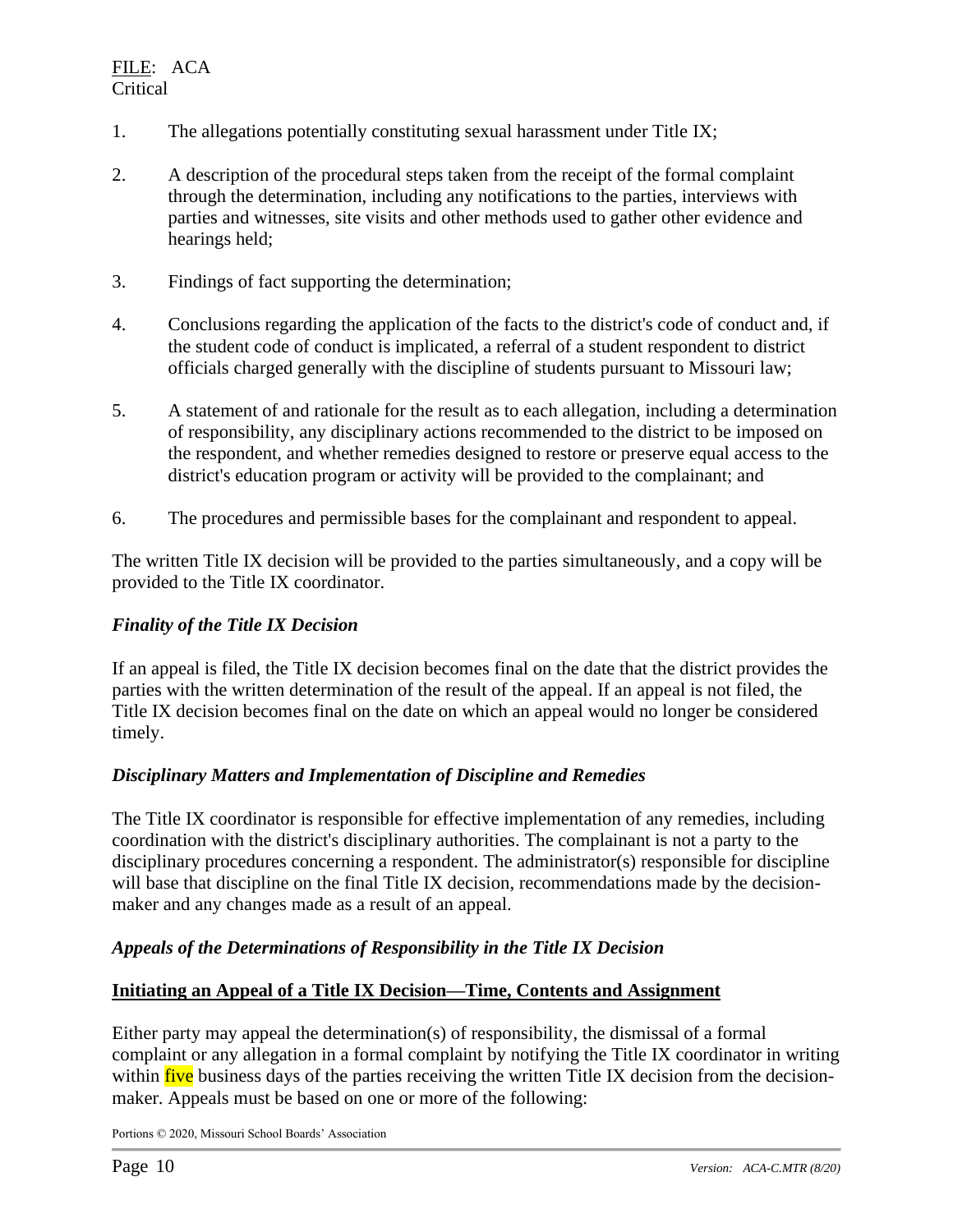- 1. A procedural irregularity that affected the outcome of the matter.
- 2. New evidence that was not reasonably available at the time of the determination and that could affect the outcome of the matter.
- 3. The Title IX coordinator, investigator(s) or decision-maker(s) had a conflict of interest or bias for or against complainants or respondents generally or an individual complainant or respondent that affected the outcome of the matter.

The party who files the appeal will state the basis or bases for the appeal in writing. If there are multiple determinations of responsibility, the appeal should specify which ones are affected by the appeal. Appeals filed for any reason other than those listed above will not be heard.

If an appeal is filed, the Title IX coordinator will:

- 1. Assign the appeal to an appellate decision-maker who is not the same person as the initial decision-maker, the investigator or the Title IX coordinator.
- 2. Notify other parties in writing.
- 3. Implement the appeals process equally to all parties.
- 4. Give all parties the opportunity to submit a written statement in support of or challenging the outcome within five business days of receiving the notice of appeal.

Written statements and other written documents pertaining to the appeal will be shared with all parties.

#### *Conduct of the Appeal*

The appellate decision-maker will review the findings of the initial decision-maker and review the written statements filed by the parties supporting or opposing the appeal. Within ten business days of the close of the period for parties to file their written statements supporting or opposing the appeal, the appellate decision-maker will issue a written decision describing the result of the appeal and the rationale for the result to all parties simultaneously. The appellate decision-maker may refer an appealed issue back to a prior point in the grievance process for correction.

#### **Process for Informal Resolution of Formal Complaints**

After a formal complaint has been filed and at any time prior to reaching a determination of responsibility, the district may facilitate an informal resolution process, such as mediation, that does not involve a full investigation and adjudication. If a party requests the use of an informal resolution process, the district will provide the parties a written notice that: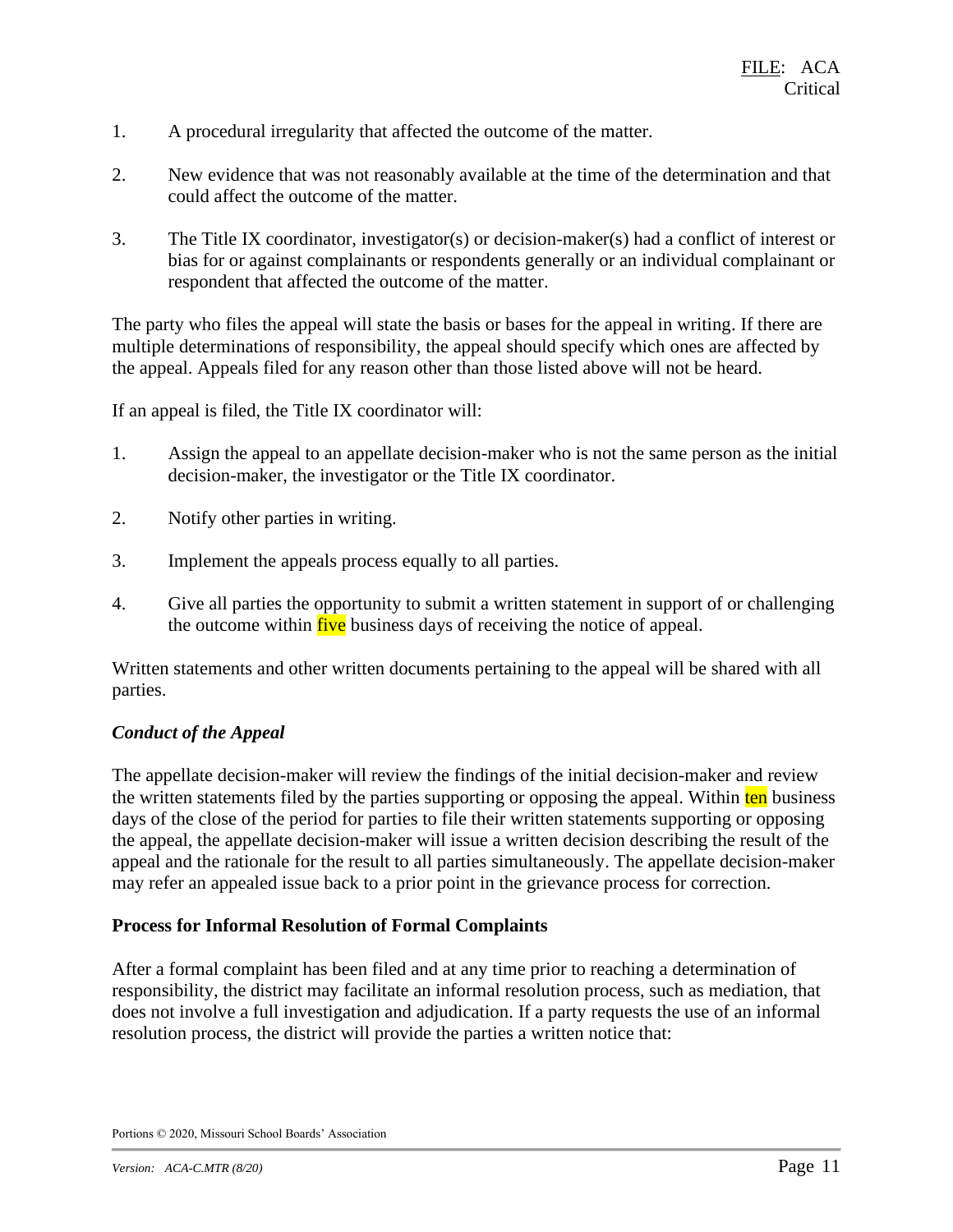- 1. Discloses the allegations and the requirements of the informal resolution process, including the circumstances under which it precludes the parties from resuming a formal complaint arising from the same allegations;
- 2. Discloses that at any time prior to agreeing to a resolution, any party has the right to withdraw from the informal resolution process and resume the grievance process with respect to the formal complaint;
- 3. Discloses any consequences resulting from participating in the informal resolution process, including the records that, with voluntary written consent from the parties, will be maintained or could be shared; and
- 4. Obtains the parties' voluntary, written consent to the informal resolution process.

The informal resolution process may not be used to resolve allegations that an employee sexually harassed a student.

If the informal resolution process does not resolve the formal complaint within  $\frac{30}{10}$  business days after both parties consented to use the process, the Title IX coordinator will resume the grievance process unless both parties again consent to continue using the informal resolution process.

### **Training**

Title IX coordinators, investigators, decision-makers and any person designated to facilitate an informal resolution process, should the district offer one, will receive training on the following:

- 1. The definition of sexual harassment under Title IX as used in this policy.
- 2. The scope of the district's education programs and activities.
- 3. How to conduct the investigation and grievance process, including determination of responsibility for sexual harassment, appeals, and informal resolution processes, as applicable.
- 4. How to serve impartially, including by avoiding prejudgment of the facts at issue, conflicts of interest, and bias.
- 5. Issues of relevance necessary to create an investigative report that fairly summarizes the relevant evidence.
- 6. Issues of relevance of questions and evidence, including when questions and evidence about the complainant's sexual predisposition or prior sexual behavior are not relevant.

The district will not use training materials that rely on sex stereotypes. All training materials used by the district will promote impartial investigations and adjudications of formal complaints of sexual harassment under Title IX. These training materials must be publicly available on the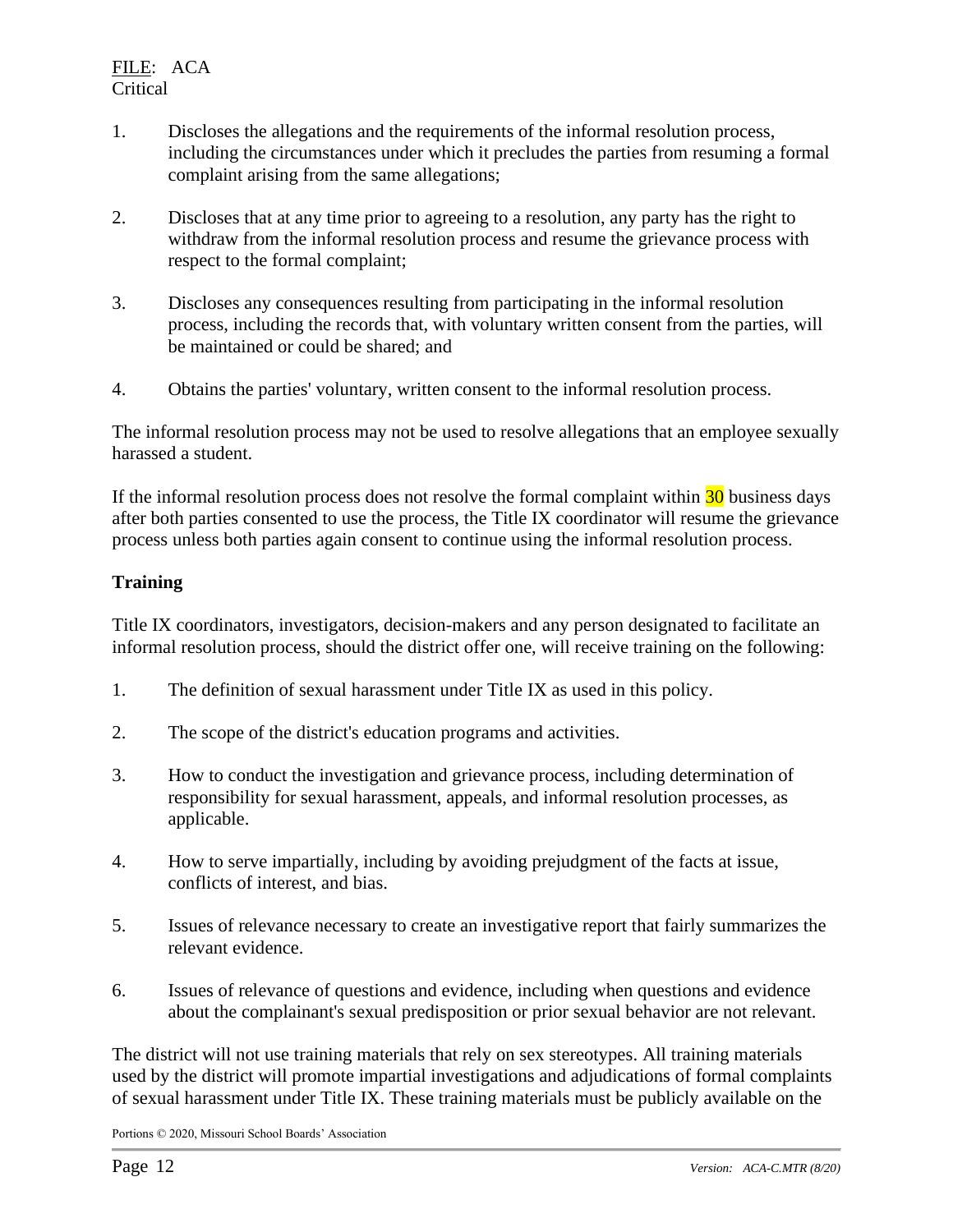district's website or, if the district does not maintain a website, the materials must be available upon request for inspection by members of the public.

### **Records**

The district will maintain the following records for seven years:

- 1. Records of each investigation of sexual harassment under Title IX, including any determination of responsibility, any disciplinary sanctions imposed on the respondent and any remedies provided to the complainant designed to restore or preserve equal access to the district's education program or activity;
- 2. Any appeal and the result therefrom;
- 3. Any informal resolution and the result therefrom;
- 4. All materials used to train Title IX coordinators, investigators, decision-makers and any person who facilitates an informal resolution process;
- 5. Documentation if the district did not provide a complainant with supportive measures and the reasons why such a response was not clearly unreasonable in light of the known circumstances; and
- 6. Records of any actions, including any supportive measures, taken in response to a report or formal complaint of sexual harassment under Title IX. These records must document the basis for the conclusion and that the district's response was not deliberately indifferent.

The district may add documentation of additional steps taken by the district that were not initially provided in conjunction with the initial complaint filed.

#### **Confidentiality**

Except as required by law, as permitted by the FERPA statute or regulations or to carry out the purposes of Title IX, including the conduct of any investigation, hearing or judicial proceeding arising thereunder, the district will keep confidential the identity of any individual who has made a report or complaint of sex discrimination, including:

- 1. Any individual who has made a report or filed a formal complaint of sexual harassment under Title IX;
- 2. Any complainant;
- 3. Any individual who has been reported to be the perpetrator of sex discrimination;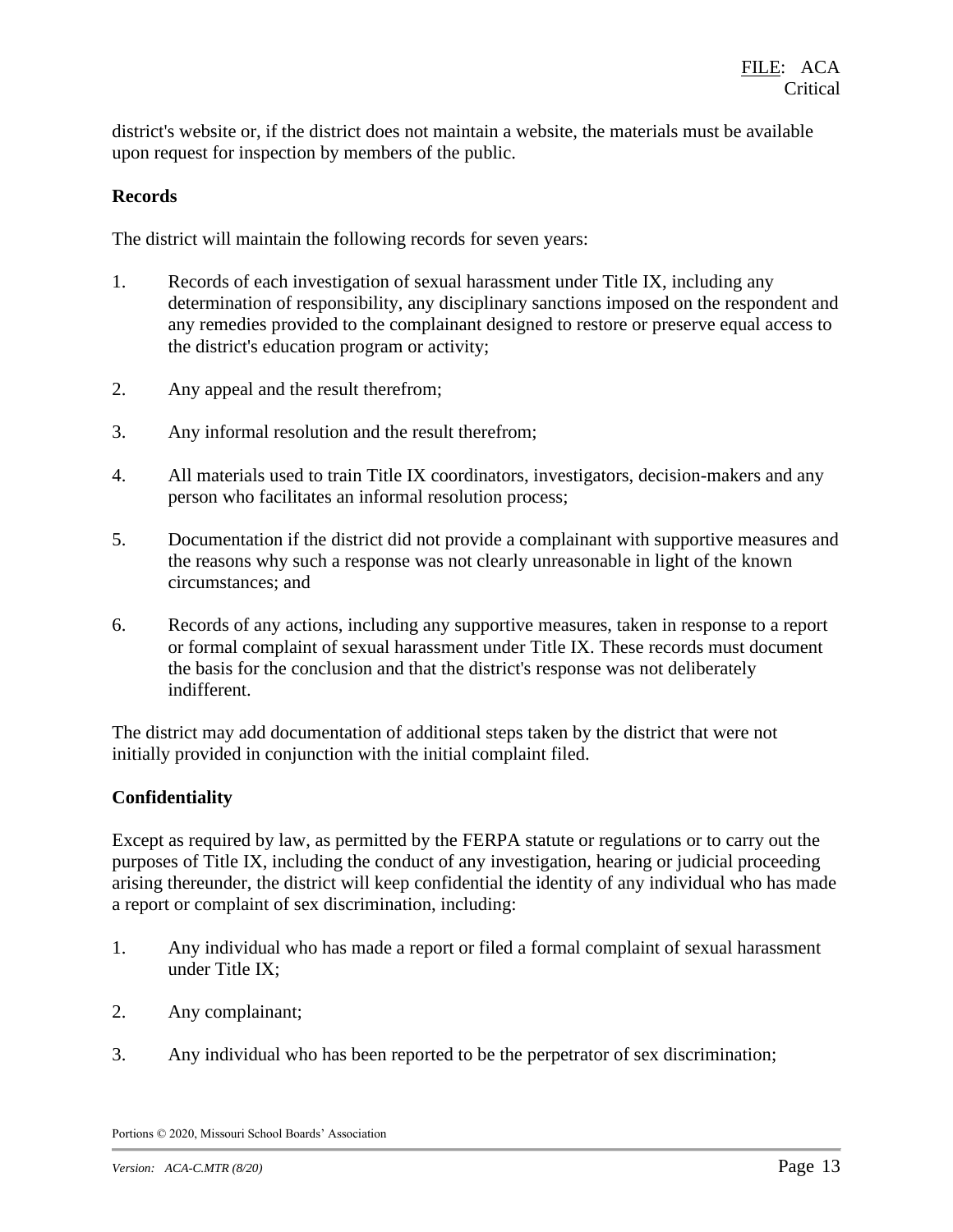- 4. Any respondent; and
- 5. Any witness.

The district must maintain as confidential any supportive measures provided to the complainant or respondent to the extent that maintaining such confidentiality would not impair the ability of the district to provide the supportive measures. The Title IX coordinator is responsible for coordinating the effective implementation of supportive measures.

#### **Definitions Applicable to this Policy**

The following definitions are intended for use only for the purposes of this policy.

*Actual Knowledge* – Notice of sexual harassment under Title IX or notice of allegations of sexual harassment under Title IX to the district's Title IX coordinator or to any district official who has the authority to institute corrective measures on behalf of the district or to any employee of the district, except where the only district official or employee with actual knowledge is also the respondent.

*Business Day*s – Days on which the district's business offices are open.

*Complainant* – An individual who is alleged to be the victim of conduct that could constitute sexual harassment under Title IX. A Title IX coordinator who signs a formal complaint is not considered a complainant.

*Dating Violence* – Violence committed by a person who is or has been in a social relationship of a romantic or intimate nature with the victim. The existence of such a relationship shall be determined based on consideration of the length of the relationship, the type of relationship and the frequency of interaction between the persons involved in the relationship. Dating violence includes, but is not limited to, sexual or physical abuse or the threat of such abuse. Dating violence does not include acts covered under the definition of domestic violence.

*Determination of Responsibility* – A formal finding of a decision-maker on each allegation of sexual harassment contained in a formal complaint that the respondent did or did not engage in conduct constituting sexual harassment under Title IX based on a preponderance of the evidence.

*Domestic Violence* – Felony or misdemeanor crimes of violence committed by a current or former spouse or intimate partner of the victim by a person with whom the victim shares a child in common; by a person who is cohabitating with or has cohabitated with the victim as a spouse or intimate partner; by a person similarly situated to a spouse of the victim under the domestic or family violence laws of Missouri; or by any other person against an adult or youth victim who is protected from that person's acts under the domestic or family violence laws of Missouri.

*Education Program or Activity* – Any part of the district-sponsored instruction or employment in the district, including locations, events or circumstances over which the district exercised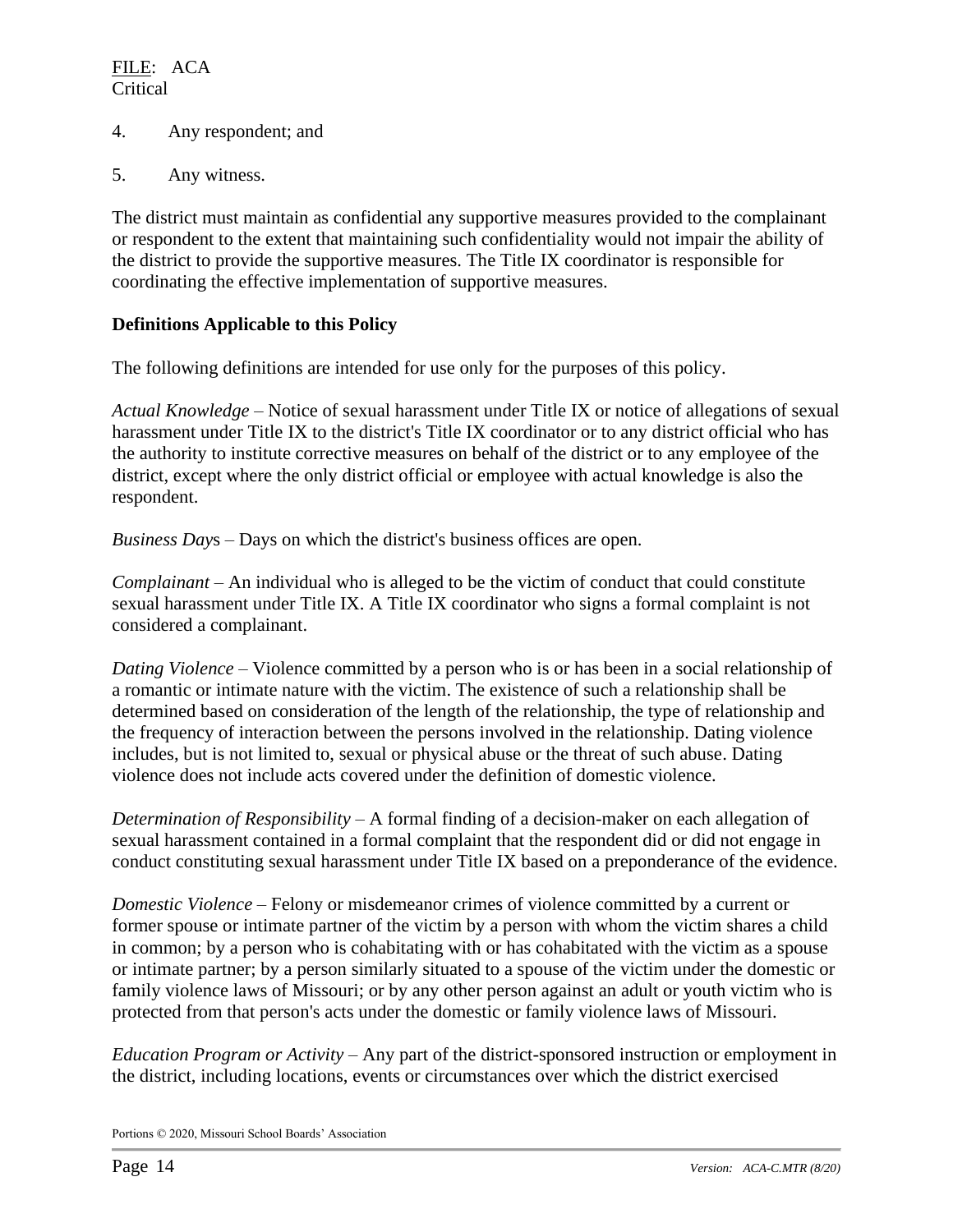substantial control over both the respondent and the context in which the sexual harassment occurred.

*Formal Complaint* – A document or electronic submission filed by the complainant or signed by the Title IX coordinator alleging sexual harassment under Title IX against a respondent and requesting that the district investigate the allegations. When a complainant files a formal complaint, the document or electronic submission must have the complainant's physical or digital signature or otherwise indicate the complainant's identity. A formal complaint may be filed only by a complainant participating in or attempting to participate in the district's education programs or activities.

*Informal Resolution Process* – Alternative dispute resolution methods designed to resolve allegations of sexual harassment without completing the formal complaint process. The purpose of the process is to restore or preserve equal access to the district's education programs or activities for all parties. Such a process may be offered by the Title IX coordinator after a formal complaint has been filed and after consultation with the district's attorney as to whether an informal resolution process will be sufficient to meet the district's Title IX obligations.

*Investigative Report* – The report of the investigator of a formal complaint.

*Party/Parties* – Complainant(s) and respondent(s).

*Remedies* – Upon a final determination of responsibility, remedies are actions taken to restore or preserve equal access to the district's education programs or activities. These may include continued or new supportive measures but may also include imposition of more burdensome requirements, limitations and conditions upon the respondent, as well as disciplinary referral of the respondent, including suspension, termination or expulsion.

*Report* – Information provided by a complainant or any other person to the Title IX coordinator when that information indicates, suggests or alleges misconduct. This includes the intake information obtained by the Title IX coordinator prior to the filing of a formal complaint.

*Respondent* – An individual who has been reported to be the perpetrator of conduct that could constitute sexual harassment under Title IX.

*Sexual Assault* – This includes all behaviors constituting forcible or nonforcible sexual offenses within the scope of the Federal Bureau of Investigation's national uniform criminal incident reporting system. At present these classifications include any sexual act directed against another person without the consent of the victim, including instances where the victim is incapable of consent. Sexual assault specifically includes:

1. *Rape* (Except Statutory Rape) – The carnal knowledge of a person, without the consent of the victim, including instances where the victim is incapable of giving consent because of his or her age or because of his or her temporary or permanent mental or physical incapacity.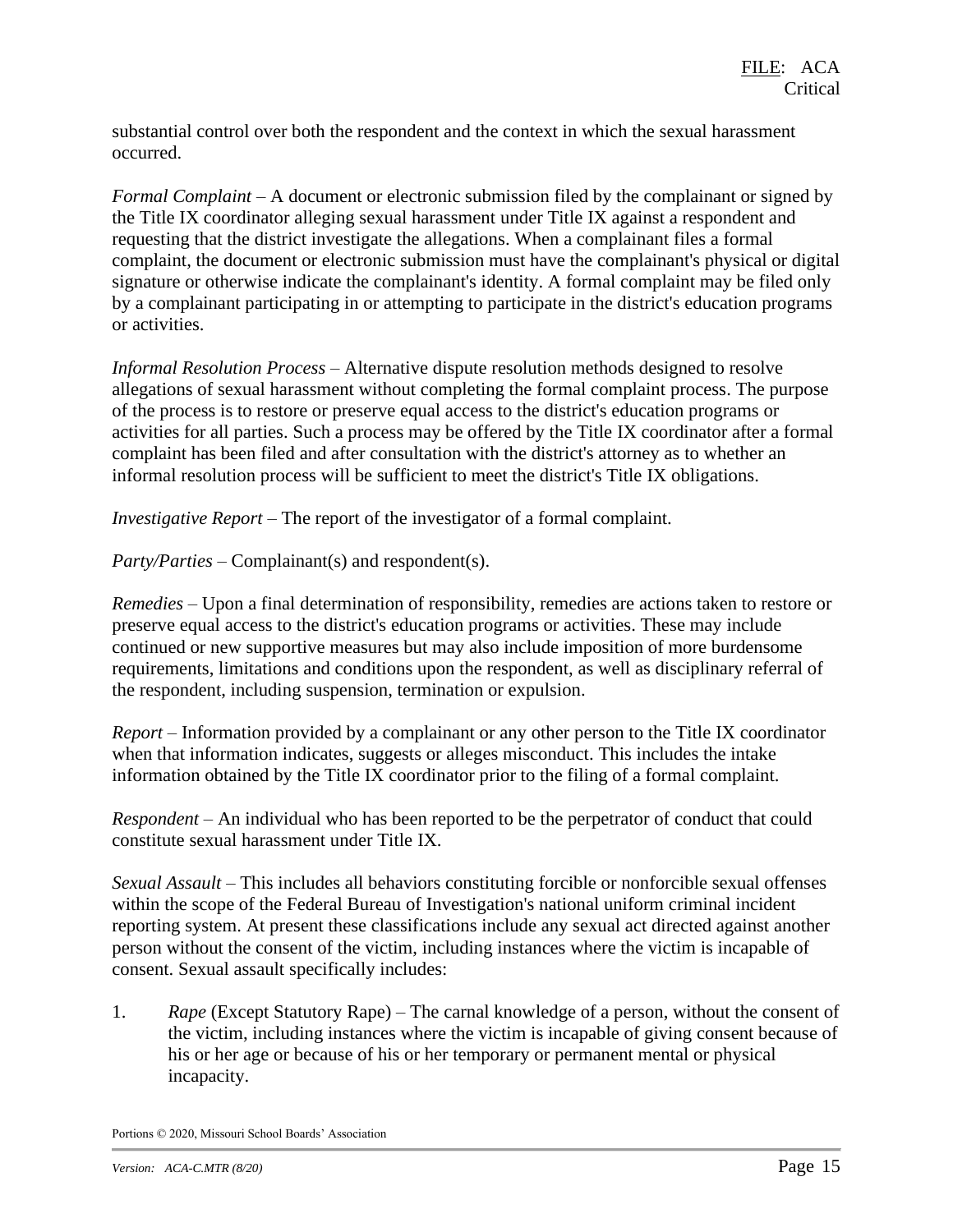- 2. *Sodomy* Oral or anal sexual intercourse with another person, without the consent of the victim, including instances where the victim is incapable of giving consent because of his or her age or because of his or her temporary or permanent mental or physical incapacity.
- 3. *Sexual Assault with an Object* To use an object or instrument to unlawfully penetrate, however slightly, the genital or anal opening of the body of another person, without the consent of the victim, including instances where the victim is incapable of giving consent because of his or her age or because of his or her temporary or permanent mental or physical incapacity.
- 4. *Fondling* The touching of the private body parts of another person for the purpose of sexual gratification without the consent of the victim, including instances where the victim is incapable of giving consent because of his or her age or because of his or her temporary or permanent mental or physical incapacity.
- 5. *Incest* Nonforcible sexual intercourse between persons who are related to each other within the degrees wherein marriage is prohibited by Missouri law.
- 6. *Statutory Rape* Nonforcible sexual intercourse with a person who is under the statutory age of consent pursuant to Missouri law.

*Stalking* – Engaging in a course of conduct directed at a specific person that would cause a reasonable person to fear for his or her safety or the safety of others or suffer substantial emotional distress.

*Supportive Measures* – Nondisciplinary, nonpunitive individualized services offered as appropriate, as reasonably available, and without fee or charge to the complainant or the respondent before or after the filing of a formal complaint or where no formal complaint has been filed. Such measures are designed to restore or preserve equal access to the district's education programs or activities without unreasonably burdening the other party, including measures designed to protect the safety of all parties or the district's educational environment or deter sexual harassment. Supportive measures may include counseling, extensions of deadlines or other course-related adjustments, modifications of work or class schedules, safety escort services, mutual restrictions on contact between the parties, changes in work locations, leaves of absence, increased security and monitoring of certain areas of the campus, and other similar measures.

*Title IX Decision* – The comprehensive decisional document of the independent decision-maker concluding the Grievance Process, as may be amended or affected by the results of an appeal.

*Voluntary Consent* – Consent given freely and without coercion.

## *Note: The reader is encouraged to check the index located at the beginning of this section for other pertinent policies and to review administrative procedures and/or forms for related information.*